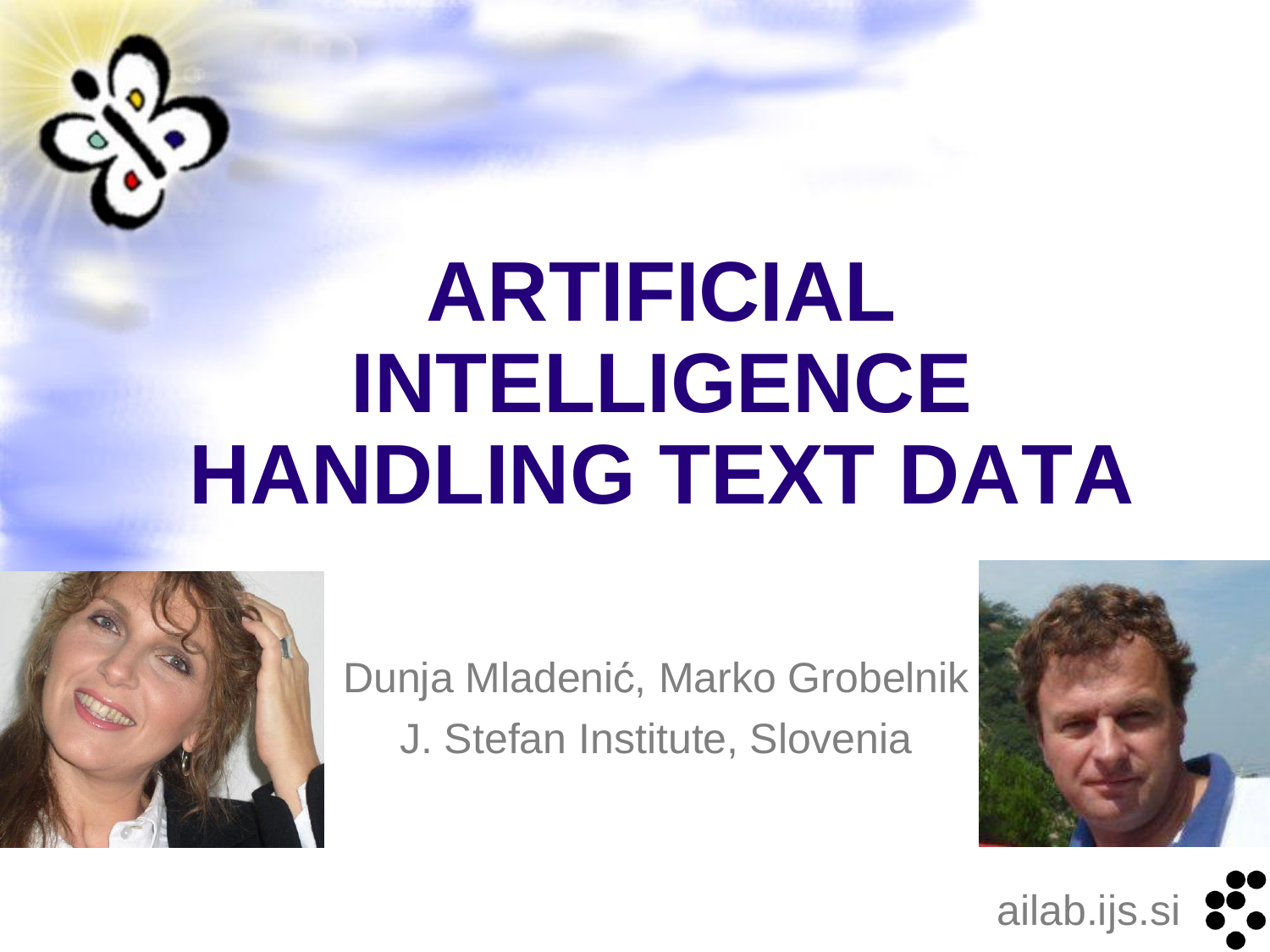#### *Word: sound – written – analyzed*

"Every element of the universe is in a constant state of vibration manifested to us as light, sounds and energy. The human senses perceive only a fraction of the infinite range of vibration, so it is difficult to comprehend that the **Word** mentioned in the Bible **is actually the totality of vibration which underlines and sustains the creation**."

[Y. Bhajan]

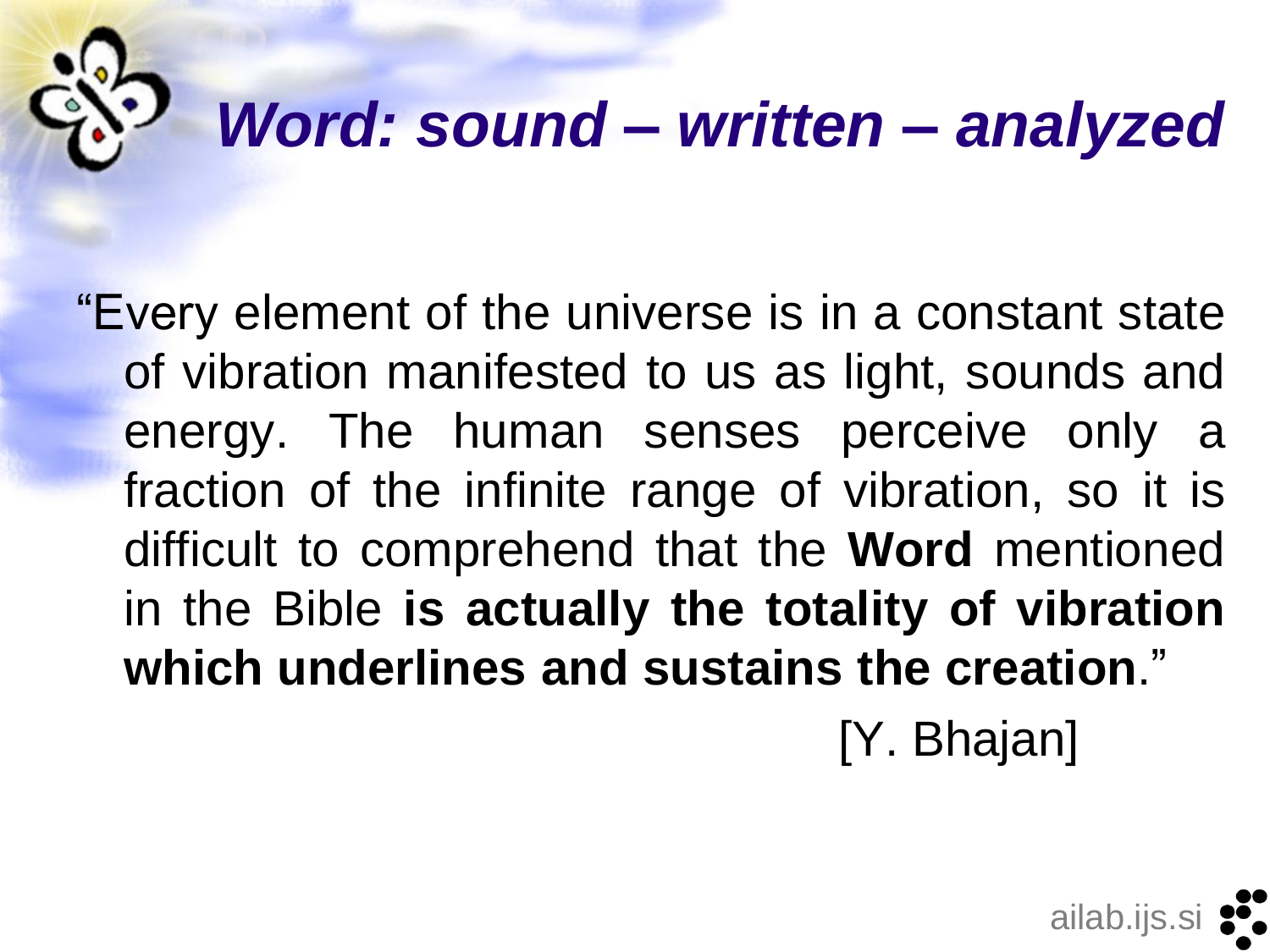#### **Outline**

• Text for human readers but also to be handled by computers:

• editing, storing and indexing, searching and retrieving, ranking, classifying, extracting information and knowledge, question answering,…

ailab.ijs.si

- AI research in Slovenia involving handling text
	- Research problems
	- Example tasks with demos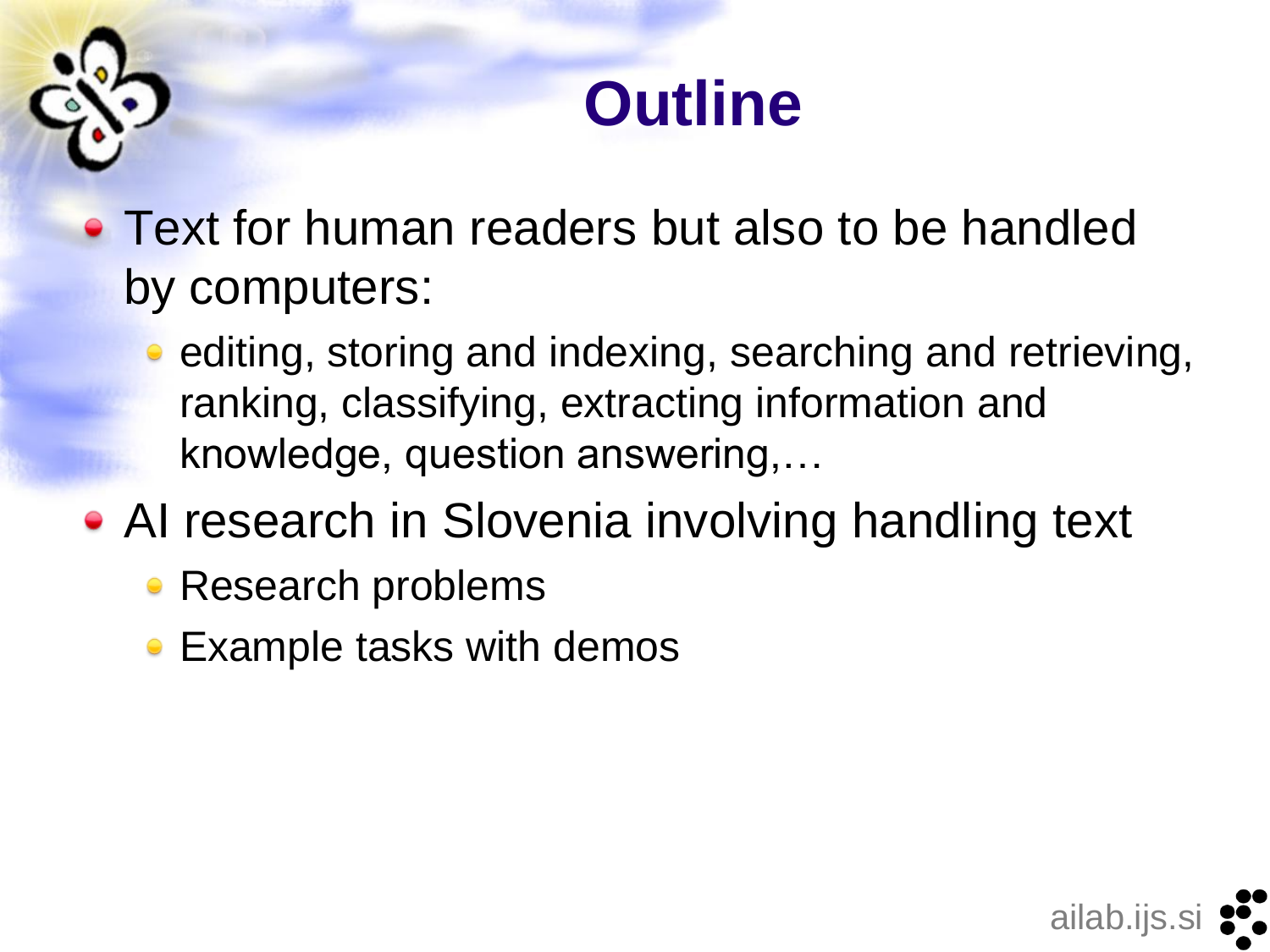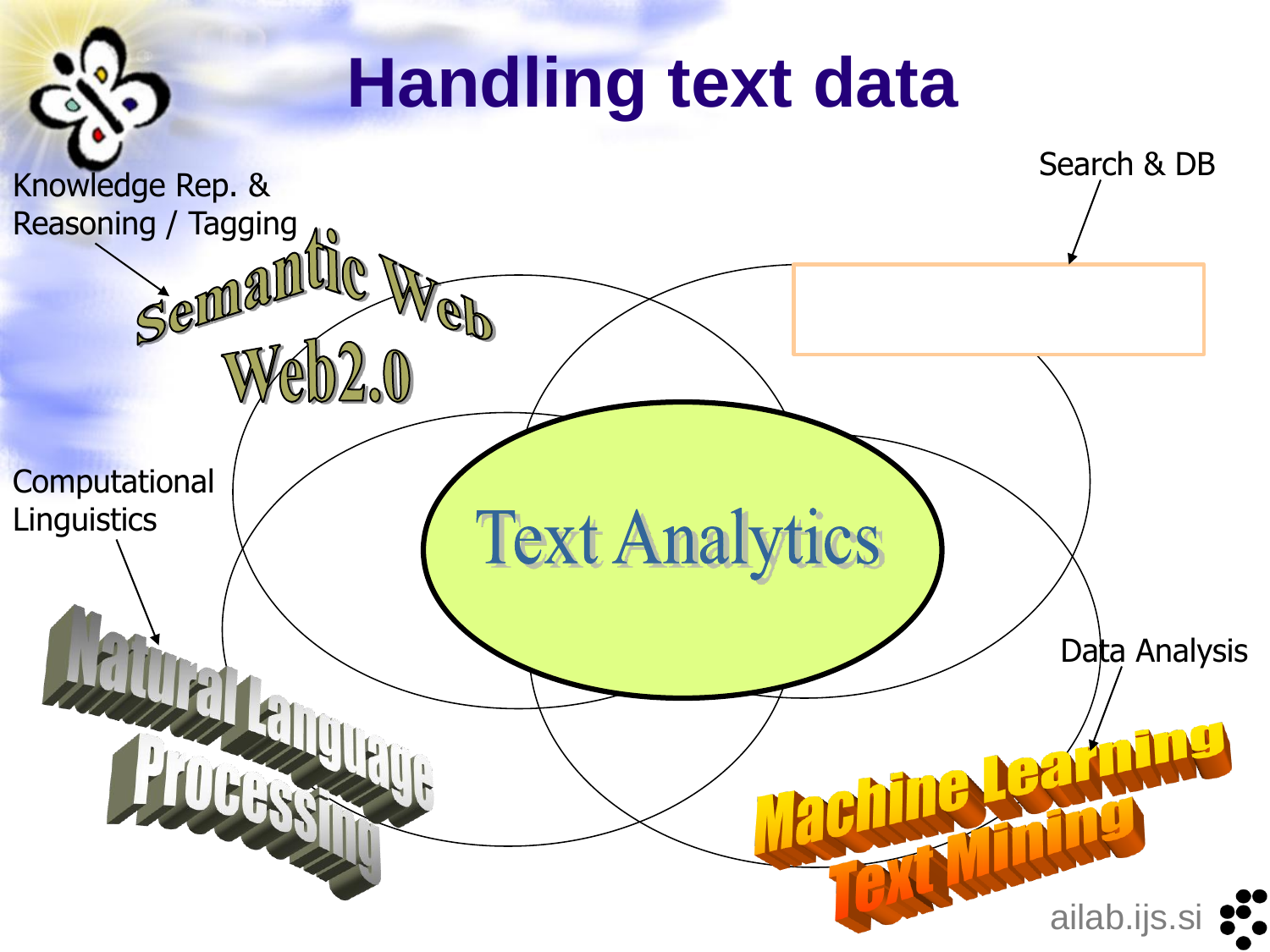## **Text Learning in 1990s**

• Machine learning methods and tasks

- Inspired by information retrieval, classifying document regarding relevance for a query Personal WebWatcher
- **Personalized information delivery**
- Document categorization into class hierarchy

Yahoo Planet [Mladenić, 1998]

Carnegie Mellon University, Pittsburgh, 1996

[Mladenić, 1996]

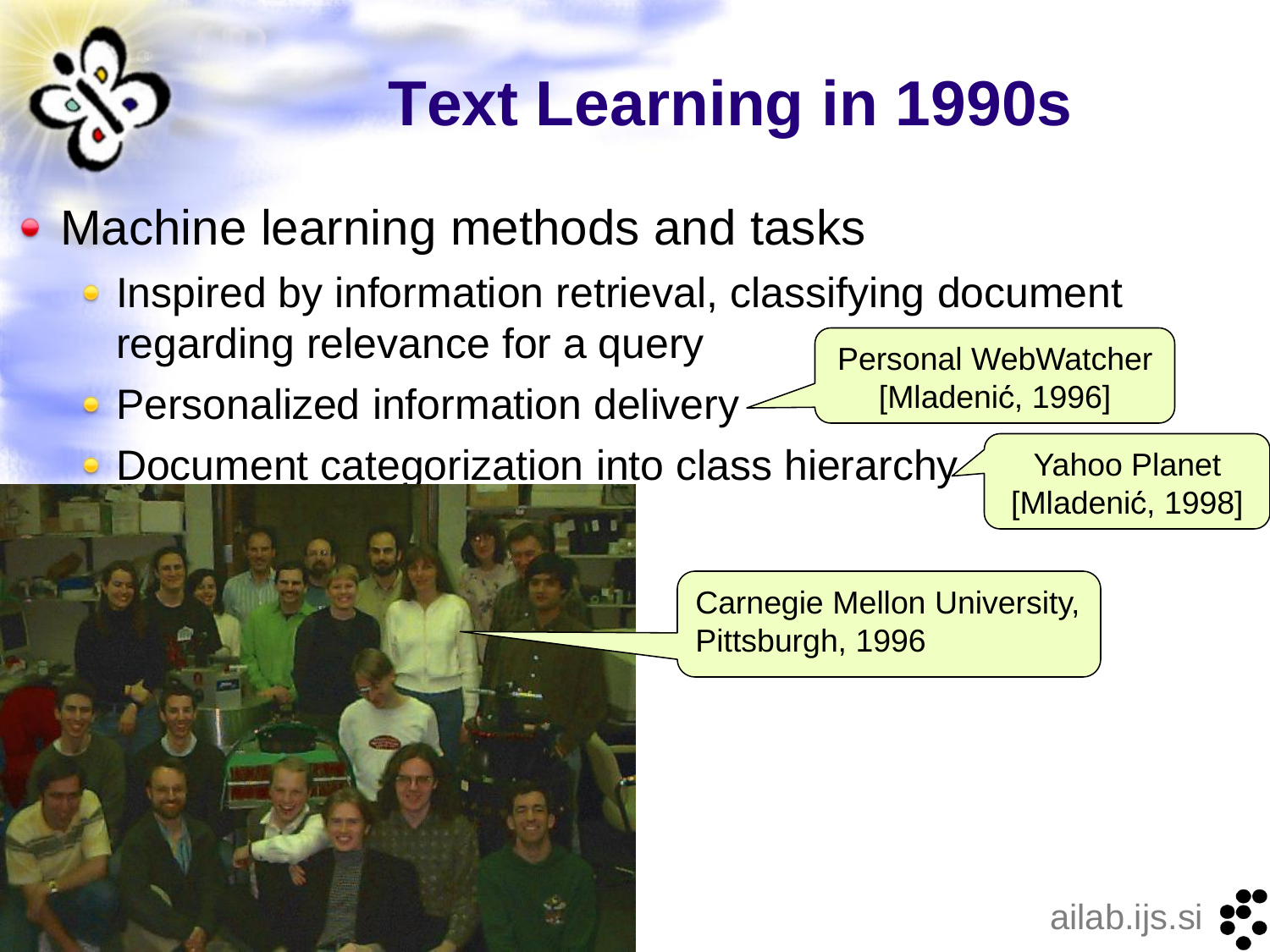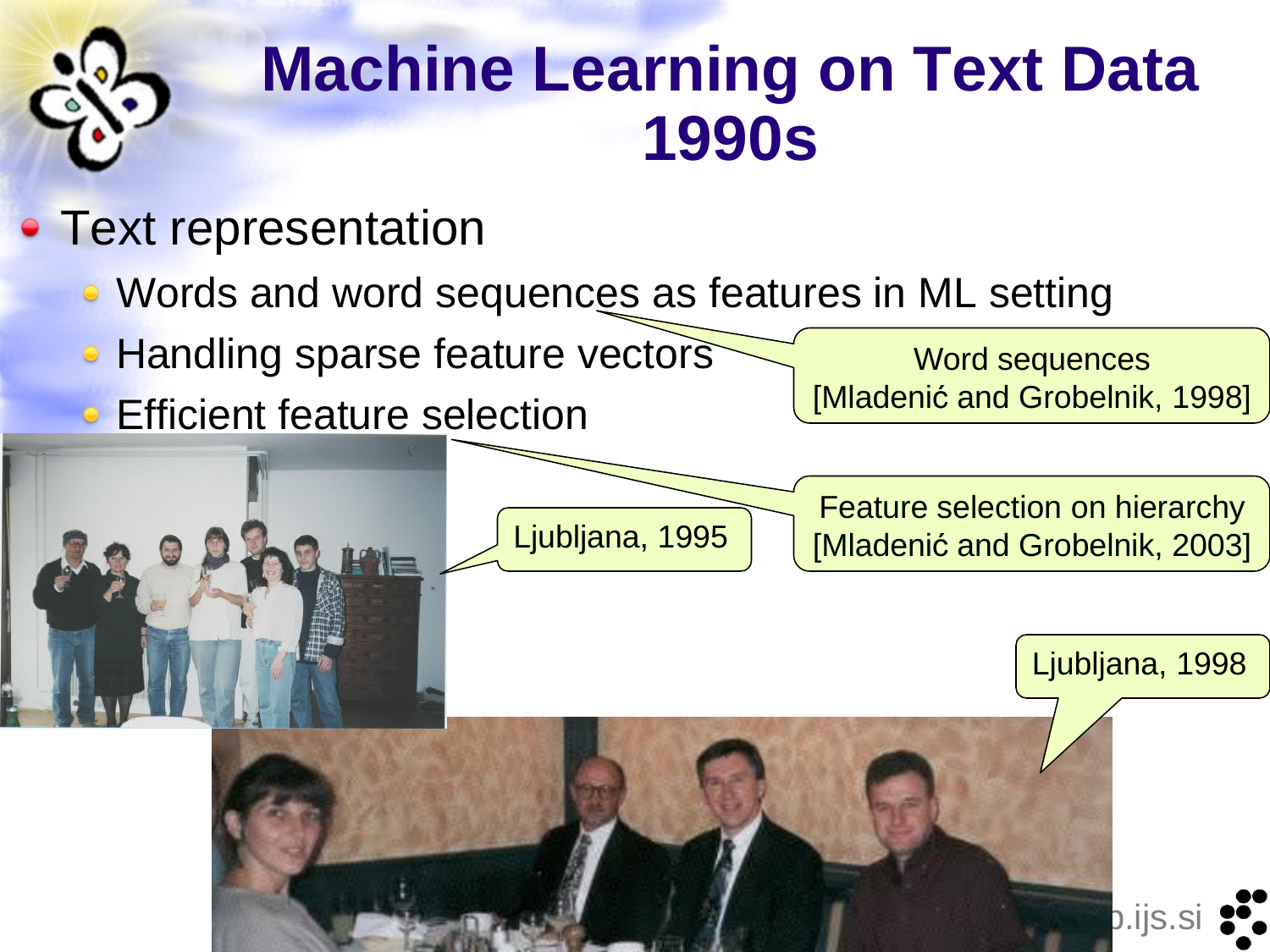

## **Text Analytics in 2000s**

Mining symbolic knowledge [Ghani, Jones, Mladenić, Nigam, Slattery, 2000]

- $\bullet$  Information extraction from the Web
- Combining text, graphs, databases, images,...
- Capturing semantics with Cyc
- Knowledge management

Text mining and link analysis [Grobelnik, Mladenić, 2003]

Text mining and link analysis [Baxter, Klimt, Grobelnik, Schneider, Witbrock, Mladenić, 2009]

Automated knowledge discovery [Grobelnik, Mladenić, 2005]

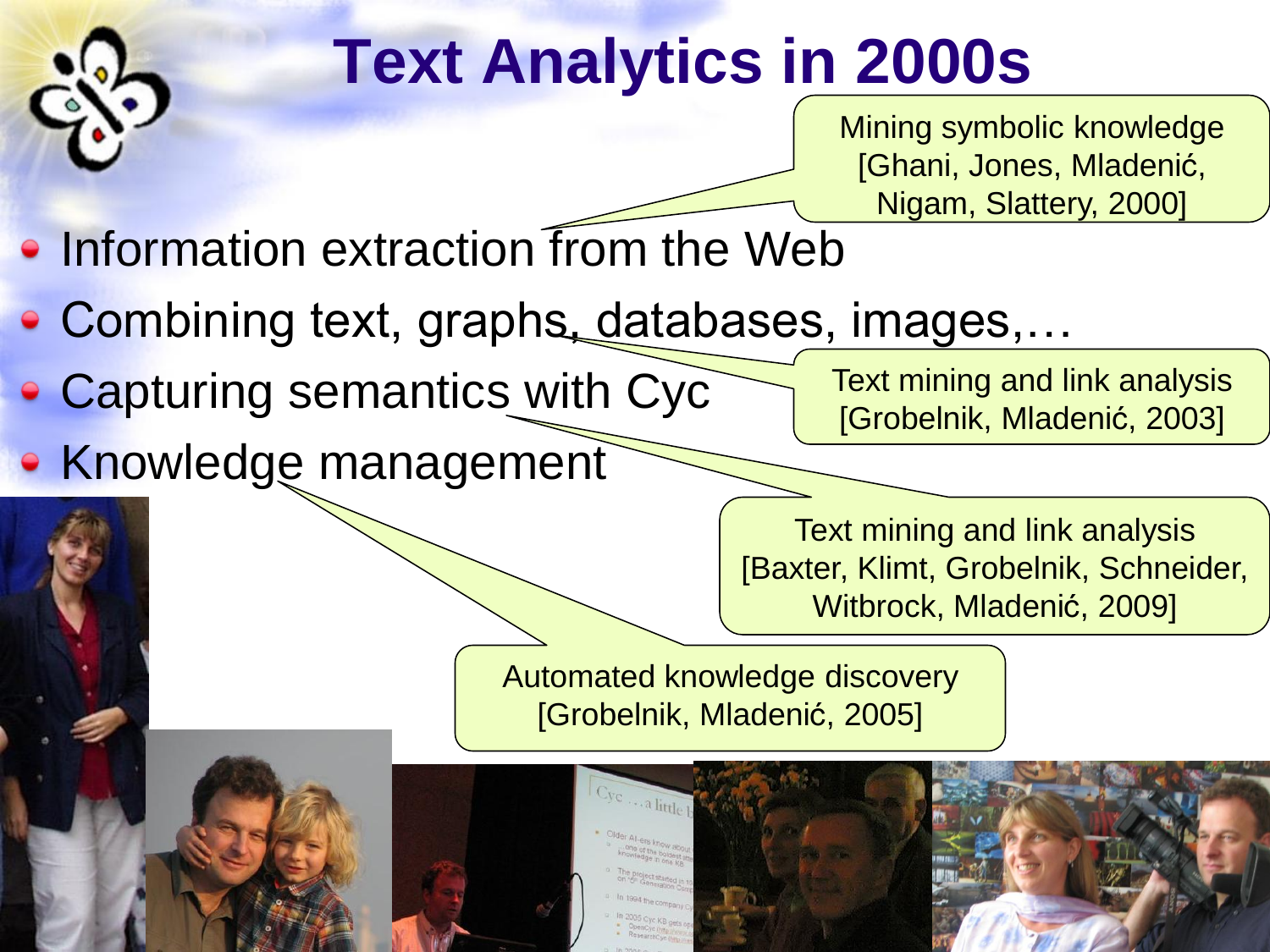### **Example Tasks**

#### **Visualization of news** [Grobelnik, Mladenić, 2004]

• Visualization of text data

**OntoGen** [Fortuna, Grobelnik, Mladenić, 2005]

- Semi-automatic ontology construction
- Text annotation **Enrycher** [Štajner, Rusu, Dali,Fortuna, Mladenić, Grobelnik, 2010]
- Extracting triplets from text **Semanitc Graph** [Rusu, Fortuna, Grobelnik, Mladenić, 2009]

Document summarization **Document Semanitc Graph [Leskovec,** <u>g, Grobelnik, 2004]</u>

- Question answering **AnswerArt** [Dali, Rusu, Mladenić, 2009]
- Ontology construction and extension
- Social network analysis and text analytics

**OntoPlus** [Novalija, Mladenić, 2010]

> **Semanitc Spaces**  [Fortuna, Mladenić, Grobelnik 2009]

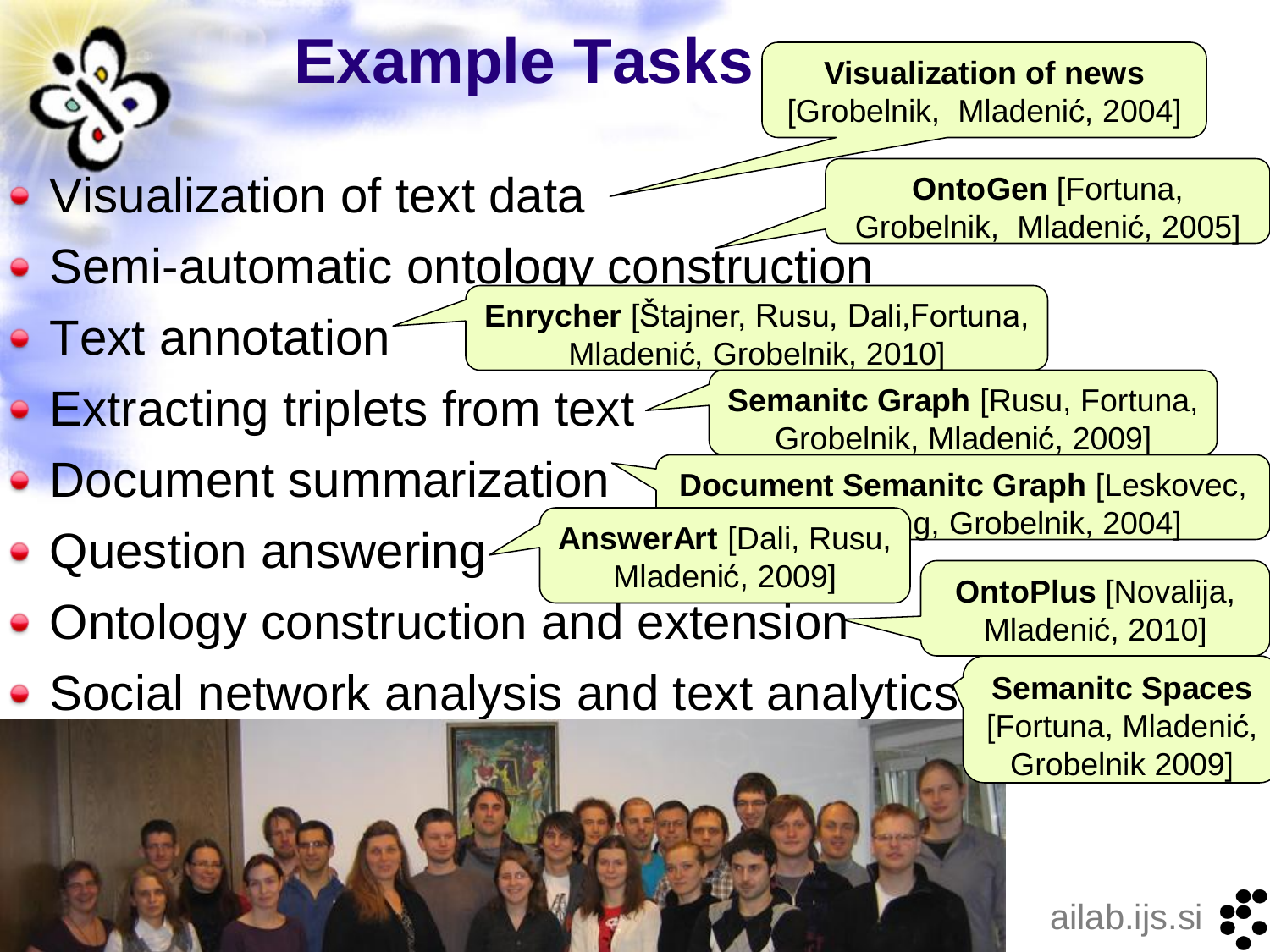# **Technologies 2012**





**Deep Semantics & Reasoning** (Cyc)

**Light-Weight Semantic Technologies** (OntoGen)

**Social Computing/Web2.0** (LiveNetLife)

**Computational Linguistics**  (Enrycher, AnswerArt)

**Complex Data Visualization**  (DocAtlas, NewsExplorer, SearchPoint)

**Graph/Social Network Analysis**  (GraphGarden/SNAP, IST-World, FPIntelligence)

**Data/Web/Text/Stream-Mining**

(TextGarden Suite of tools)

**Statistical Machine Learning**







share knowledge త ideas exchange

ailab.ijs.si